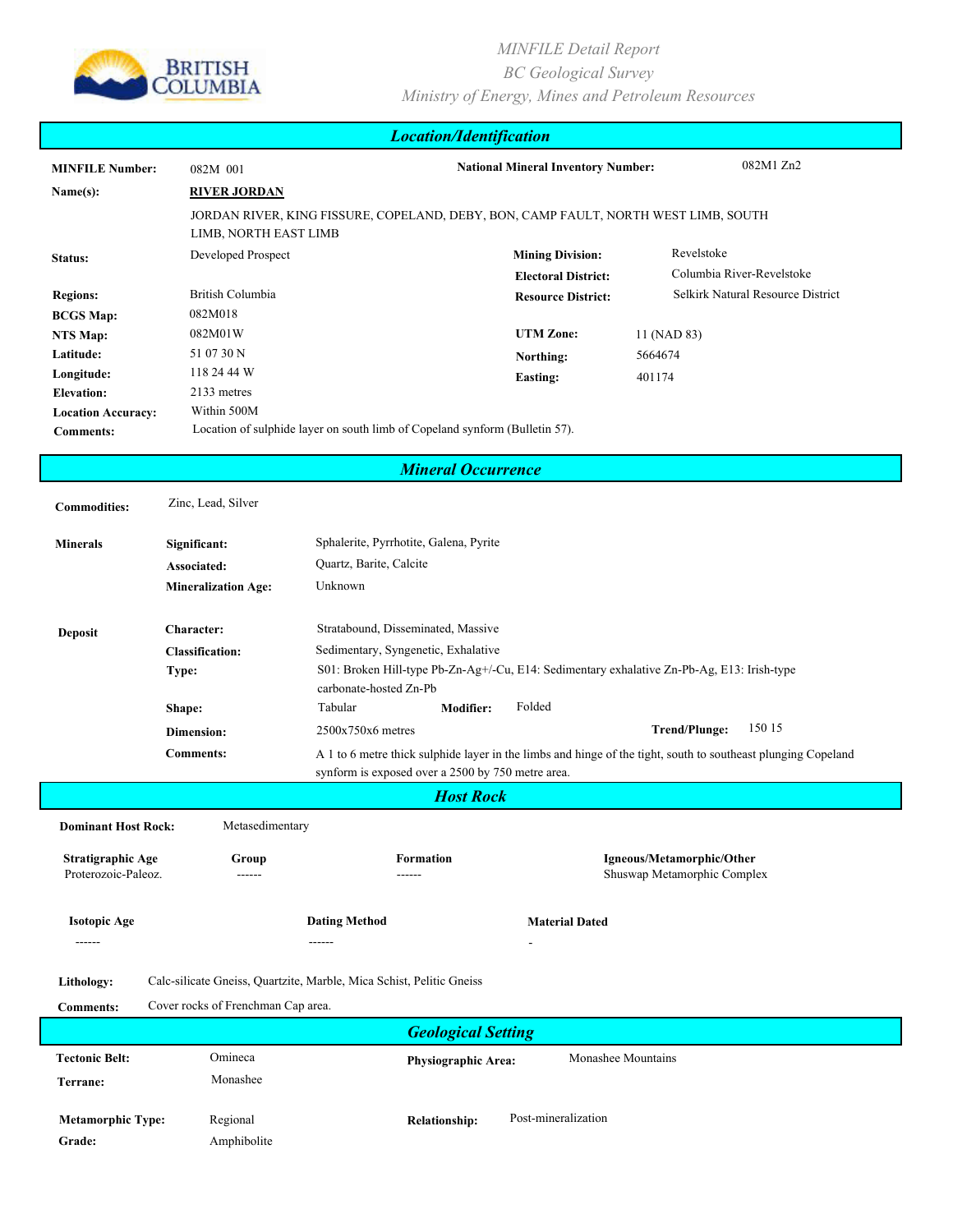|                   |                                                                                                  | <b>Inventory</b>        |                |  |  |  |
|-------------------|--------------------------------------------------------------------------------------------------|-------------------------|----------------|--|--|--|
|                   |                                                                                                  |                         |                |  |  |  |
| Ore Zone:         | <b>MAIN</b>                                                                                      |                         | Year: 1991     |  |  |  |
| Category:         | Possible                                                                                         |                         | Report On: N   |  |  |  |
| <b>Quantity:</b>  | 20,000,000 tonnes                                                                                |                         | NI 43-101: $N$ |  |  |  |
|                   | Commodity                                                                                        | Grade                   |                |  |  |  |
|                   | Silver                                                                                           | 100 grams per tonne     |                |  |  |  |
|                   | Lead                                                                                             | 7.5 per cent            |                |  |  |  |
|                   | Zinc                                                                                             | 7.5 per cent            |                |  |  |  |
| <b>Comments:</b>  |                                                                                                  |                         |                |  |  |  |
| <b>Reference:</b> | Assessment Report 25173                                                                          |                         |                |  |  |  |
|                   |                                                                                                  |                         |                |  |  |  |
| <b>Ore Zone:</b>  | SOUTH LIMB (NO.1 LODE)                                                                           |                         | Year: 1961     |  |  |  |
| Category:         | Measured                                                                                         |                         | Report On: Y   |  |  |  |
| <b>Quantity:</b>  | 2,605,826 tonnes                                                                                 |                         | NI 43-101: $N$ |  |  |  |
|                   | Commodity                                                                                        | Grade                   |                |  |  |  |
|                   | Silver                                                                                           | 37.7000 grams per tonne |                |  |  |  |
|                   | Lead                                                                                             | 5.1000 per cent         |                |  |  |  |
|                   | Zinc                                                                                             | 5.6000 per cent         |                |  |  |  |
| <b>Comments:</b>  | Ten per cent dilution. A deep drillhole since this calculation was made indicates a much greater |                         |                |  |  |  |
|                   | potential (Bulletin 57, page 48).                                                                |                         |                |  |  |  |
| <b>Reference:</b> | CIM Transactions 1961, page 272.                                                                 |                         |                |  |  |  |
|                   |                                                                                                  |                         |                |  |  |  |
|                   |                                                                                                  | <b>Capsule Geology</b>  |                |  |  |  |

The River Jordan (King Fissure) deposit is located on the north eastern slopes of Mount Copeland, approximately 22 kilometres north west of Revelstoke.

The area lies on the southern flank of the Frenchman Cap Dome, which is part of a series of gneissic domal structures along the eastern margin of the Shuswap Metamorphic Complex. The core granite gneiss rocks are overlain by a heterogeneous paragneiss assemblage of calc-silicate gneiss, pelitic gneiss, quartzite and marble of probable Proterozoic or lower Paleozoic age. The paragneiss succession hosts the stratabound deposit.

The deposit generally consists of a layer of sulphides less than 1 metre to 6 metres in thickness within the calc-silicate gneiss. The sulphide-rich layer consists most commonly of a fine-grained intimate mixture of sphalerite and pyrrhotite with conspicuous eye-shaped lenses of grey, watery quartz and scattered grains of pyrite and galena. Locally it is well layered and includes minor pods and lenses of calc-silicate gneiss, schist, marble or barite (Hoy, 1982). The layers are folded and metamorphosed along with the country rock. Gem-quality green spinel is also reported in the area along with a carbonatite layer hosting minor light rare earth element values.

A number of mineralized zones have been identified over an area of approximately 2.5 kilometres long by 0.8 kilometre wide and include the Camp Fault zone, the North West Limb-Lake zone, the South Limb-Cliff zone, the North East Limb-Waterfall zone, the East zone, the West zone and the Peak zone.

The Camp Fault zone consists of a north-south– trending, east- dipping, dextral fault cutting bedded marble, gneiss, schists, calc-silicates, extrusive carbonatite tuffs and breccias with strata-form sulphides and barite. The zone has been intruded by Tertiary biotite lamprophyre dike swarms. The mineralization consists of coarse-grained, sheared galena with minor sphalerite and chalcopyrite associated with oxidization and silicification. In 1990, a grab sample (JLR-7) from a 30- centimetre wide pod of massive galena assayed 0.132 per cent zinc, 63.4 per cent lead and 461 grams per tonne silver (Assessment Report 20513). The following year, a grab sample (CF-1) assayed 79.20 per cent lead, 1.22 per cent zinc and 132.0 grams per tonne silver (Assessment Report 22029).

The North West Limb-Lake zone consists of a 30 to 50- centimetre thick extension of the sulphide horizon exposed over 400 metres in a calc-silicate marble layer in a micaceous porphroblasitic schist and associated lamprophyre dikes with ankerite stock works. Sulphide mineralization includes galena, sphalerite, gahnite and greenockite. In 1990, a grab sample (JLR-11) assayed 25.2 per cent lead, 15.2 per cent zinc and 357 grams per tonne silver (Assessment Report 20513). In 2008, a 1.0- metre channel sample assayed 3.02 per cent lead and 4.23 per cent zinc (Assessment Report 30374).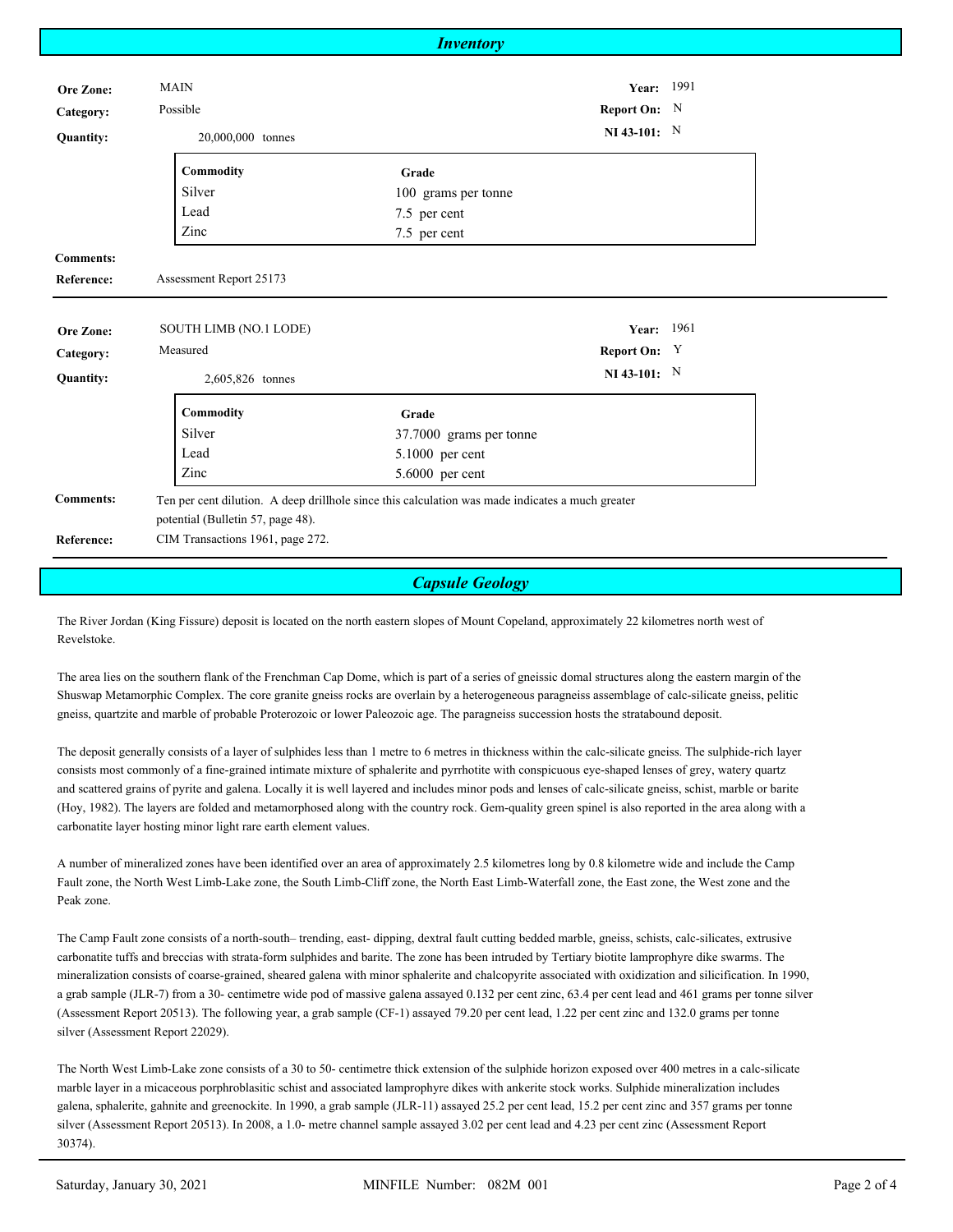The South Limb-Cliff zone consists of a 1.5- metre to greater than 3- metre thick sulphide layer hosted in a contorted calc-silicate marble layer in grey schists and gneiss. Sulphides consist of massive pyrrhotite with lesser galena, sphalerite, pyrite and chalcopyrite with possible barite concentrated near the base of the unit. In 1990, a grab sample (JLR-14) assayed 19.7 per cent lead, 15.45 per cent zinc and 239 grams per tonne silver (Assessment Report 20513). The following year, a 1.0- metre chip sample (CZ-1) assayed 29.80 per cent lead, 25.70 per cent zinc and 324.0 grams per tonne silver (Assessment Report 22029). In 2008, a 3.5- metre channel sample assayed 9.06 per cent lead, 10.37 per cent zinc and 58 grams per tonne silver (Assessment Report 30374). In 2015, a diamond drill hole intercepted 4.01 per cent lead, 11.60 per cent zinc and 33.8 grams per tonne silver over 1.48 metres (Assessment Report 35931).

The North East Limb-Waterfall zone consists of three parallel sulphide layers 0.5 to 1 metre thick in a calc-silicate marble and schist. Sulphide mineralization includes galena, sphalerite and pyrrhotite associated with quartz, calcite and barite. In 1990, a grab sample (JLR-19) of coarse galena assayed 75.5 per cent lead and 663 grams per tonne silver, while another grab sample (JLR-17) from a shallow adit assayed 21.68 per cent lead, 5.47 per cent zinc and 82 grams per tonne silver (Assessment Report 20513). The following year, a 1.0- metre chip sample (NEZ-3) assayed 14.20 per cent lead, 0.19 per cent zinc, 78.8 grams per tonne silver and 43.53 per cent barium (Assessment Report 22029). In 2008, a 0.5- metre channel sample assayed 2.19 per cent lead, 2.75 per cent zinc and 19 grams per tonne silver (Assessment Report 30374). In 2008, a 2.4- metre channel sample assayed 12.79 per cent lead, 0.18 per cent zinc and 71 grams per tonne silver (Assessment Report 30374).

The East zone consists of massive sulphide layers from 0.5 to 1.0 metre thick. Sulphides include primarily sphalerite and galena with lesser pyrrhotite and pyrite in a siliceous matrix. In 1991, a 1.0- metre chip sample (EZG-4) assayed 46.70 per cent lead, 3.65 per cent zinc and 375.0 grams per tonne silver (Assessment Report 22029). In 2008, a 3.0- metre channel sample assayed 5.25 per cent lead, 0.99 per cent zinc and 43 grams per tonne silver (Assessment Report 30374).

The West zone consists of a 2 to 4- metre thick zone mineralized with galena, sphalerite, pyrite and pyrrhotite with quartz, calcite and barite in a contorted calc-silicate marble layer. In 1990, a grab sample (JLR-25) assayed 15 per cent lead, 2.43 per cent zinc, 89 grams per tonne silver and 23 per cent barium (Assessment Report 20513). In 1991, two chip samples (WZ-1 and WZ-2) assayed 1.20 and 8.10 per cent lead, 11.35 and 1.70 per cent zinc, 15.7 and 68.8 grams per tonne silver with 0.89 and 40.92 per cent barium over 2.0 and 2.6 metres, respectively (Assessment Report 22029). In 2008, a 5.0- metre channel sample assayed 3.4 per cent lead, 2.4 per cent zinc and 27 grams per tonne silver (Assessment Report 30374).

The Peak zone, consists of a 2.0- metre thick semi-massive to massive sulphide layer bounded by 1.0- metre wide gneissic layers hosting disseminated sulphides. In 2008, a 2.0- metre channel sample assayed 1.2 per cent lead, 4.5 per cent zinc and 14 grams per tonne silver, while another channel sample (802RGB108) a short distance to the west assayed 8.19 per cent lead, 21.46 per cent zinc and 91 grams per tonne silver over 1.0 metre (Assessment Report 30374).

In 1989, re-sampling of the No. 1 zone returned average values of 8.5 per cent zinc, 8.2 per cent lead and 72 grams per tonne silver from 18 samples (George Cross News Letter #226, 1989).

In 1961, a measured geological reserves of 2,605,826 tonnes grading 37.7 grams per tonne silver, 5.1 per cent lead and 5.6 per cent zinc at 10 per cent dilution was reported (Canadian Institute of Mining and Metallurgy Transactions 1961, page 272). A deep drill hole made since this calculation was made indicates a much greater potential (Bulletin 57, page 48). In 1991, a potential resource of 20,000,000 tonnes averaging 7.5 per cent lead, 7.5 per cent zinc and 100 grams per tonne silver was reported (Assessment Report 25173).

The area has been explored since the mid-1950s, in conjunction with the nearby Mount Copeland (MINFILE 082M 002) molybdenite mine. In 1955 and 1956, American Standard Mines completed a series of open-cuts on the area. In 1958, Bunker Hill Exploration completed a program of trenching, bulk sampling and metallurgical testing. In 1963, Jordan Mines and Bralorne Pioneer Mines completed five diamond drill holes, totalling 1478.7 metres. In 1965 and 1966, a further seven holes, totalling 3283.5 metres, were completed. In 1980, Brenda Mines prospected and soil sampled the area as the Bon claims. In 1990 and 1991, First Standard Mining completed programs of rock, soil and silt sampling, geological mapping and ground geophysical surveys on the area as the Copeland claims. In 1997, the area was prospected as the Riley claims by Canadian Sapphire Corporation. During 2008 through 2015, Silver Phoenix Resources completed programs of rock and soil sampling, geological mapping, a 3.8 line-kilometre ground electromagnetic survey, a 111.0 line-kilometre airborne electromagnetic survey and one diamond drill hole, totalling 494.0 metres, on the area.

## *Bibliography*

EMPR AR 1895-691; 1896-537; 1898-1060; 1956-114; 1958-53; 1963-86; 1965-204; 1966-229; 1968-262 EMPR ASS RPT 8752, \*20513, \*22029, \*25173, \*30374, 31754, 34504, 35931 EMPR BULL \*57, pp. 7-10,28-30,40-48; 80, p. 85 EMPR EXPL 1980-137,138 EMPR FIELDWORK 1978, pp. 27-30; 2000, pp. 85-114 EMPR MAP 43; 65 (1989) EMPR OF 1992-1; 1998-10; 2000-22 EMPR PF (Fyles, J.T.; McCammon, J.W. (1969): Mineral Resources -